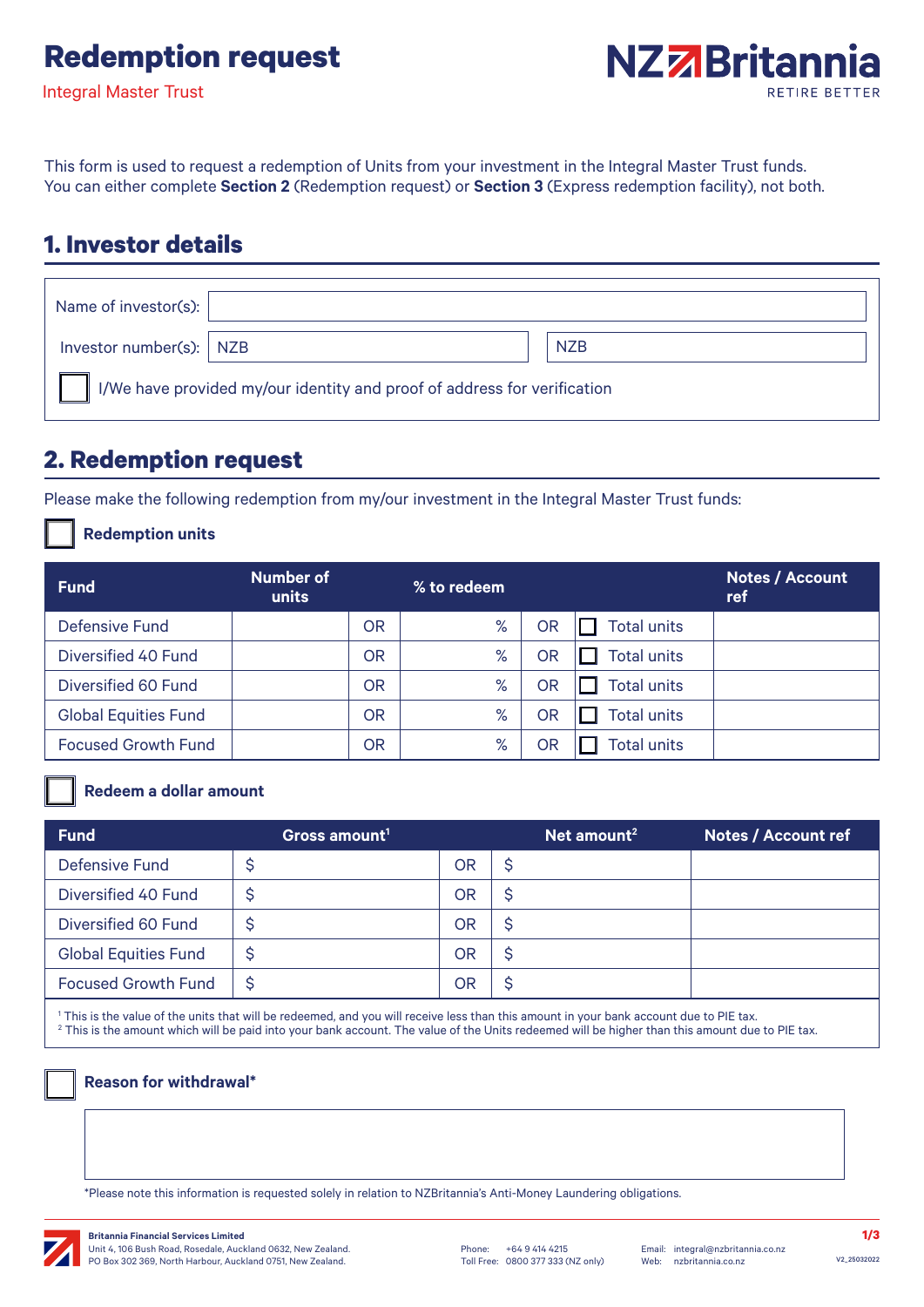## **3. Express redemption facility**

### **Redeem a dollar amount using the express redemption facility**

| <b>Fund</b>                 | $\sqrt{2}$ Net amount <sup>3</sup>                                                                                                                                                                                                                                                                                   | <b>Notes / Account ref</b> |
|-----------------------------|----------------------------------------------------------------------------------------------------------------------------------------------------------------------------------------------------------------------------------------------------------------------------------------------------------------------|----------------------------|
| Defensive Fund              | \$                                                                                                                                                                                                                                                                                                                   |                            |
| Diversified 40 Fund         | c                                                                                                                                                                                                                                                                                                                    |                            |
| Diversified 60 Fund         |                                                                                                                                                                                                                                                                                                                      |                            |
| <b>Global Equities Fund</b> |                                                                                                                                                                                                                                                                                                                      |                            |
| <b>Focused Growth Fund</b>  | Ş                                                                                                                                                                                                                                                                                                                    |                            |
|                             | <sup>3</sup> Amount must be less than \$50,000 where the redemption amount requested is less than 50 percent of the total value of your investment. This is the<br>amount you will receive in your bank account. The value of the units that will be redeemed will be higher than this amount due to PIE tax, and an |                            |

Express Redemption Fee of \$20 or any costs incurred from irregular client instructions (e.g., bank fees and FX spreads).

## **4. Regular redemption**

| I/we wish to set up a regular redemption from my/our investment:<br>Yes:<br>No:<br>(NZBritannia will credit your withdrawal amount to your nominated bank account around the 15th of each month.) |                                                                 |  |  |  |  |
|---------------------------------------------------------------------------------------------------------------------------------------------------------------------------------------------------|-----------------------------------------------------------------|--|--|--|--|
| Gross of (before) PIE tax - this is the value of the total units that will be redeemed<br>Net                                                                                                     |                                                                 |  |  |  |  |
| Redemption amount: $ \$$                                                                                                                                                                          | Anniversary date:                                               |  |  |  |  |
| Account name:                                                                                                                                                                                     |                                                                 |  |  |  |  |
| Account number:                                                                                                                                                                                   | <b>Suffix</b><br><b>Bank</b><br>Account number<br><b>Branch</b> |  |  |  |  |
| Frequency:                                                                                                                                                                                        | Monthly (default)<br><b>Half yearly</b><br>Quarterly<br>Yearly  |  |  |  |  |

| <b>Fund</b>                                          | <b>Amount</b> | <b>Minimum redemption</b> | <b>Notes / Account ref</b> |
|------------------------------------------------------|---------------|---------------------------|----------------------------|
| <b>Defensive Fund</b>                                | \$            | Minimum \$250             |                            |
| Diversified 40 Fund                                  | \$            | Minimum \$250             |                            |
| Diversified 60 Fund                                  | \$            | Minimum \$250             |                            |
| <b>Global Equities Fund</b>                          | \$            | Minimum \$250             |                            |
| <b>Focused Growth Fund</b>                           | \$            | Minimum \$250             |                            |
| <b>TOTAL</b><br>(must equal redemption amount above) | \$0.00        |                           |                            |
| I/we wish to cancel our existing regular redemption: |               |                           | Yes:<br>No:                |